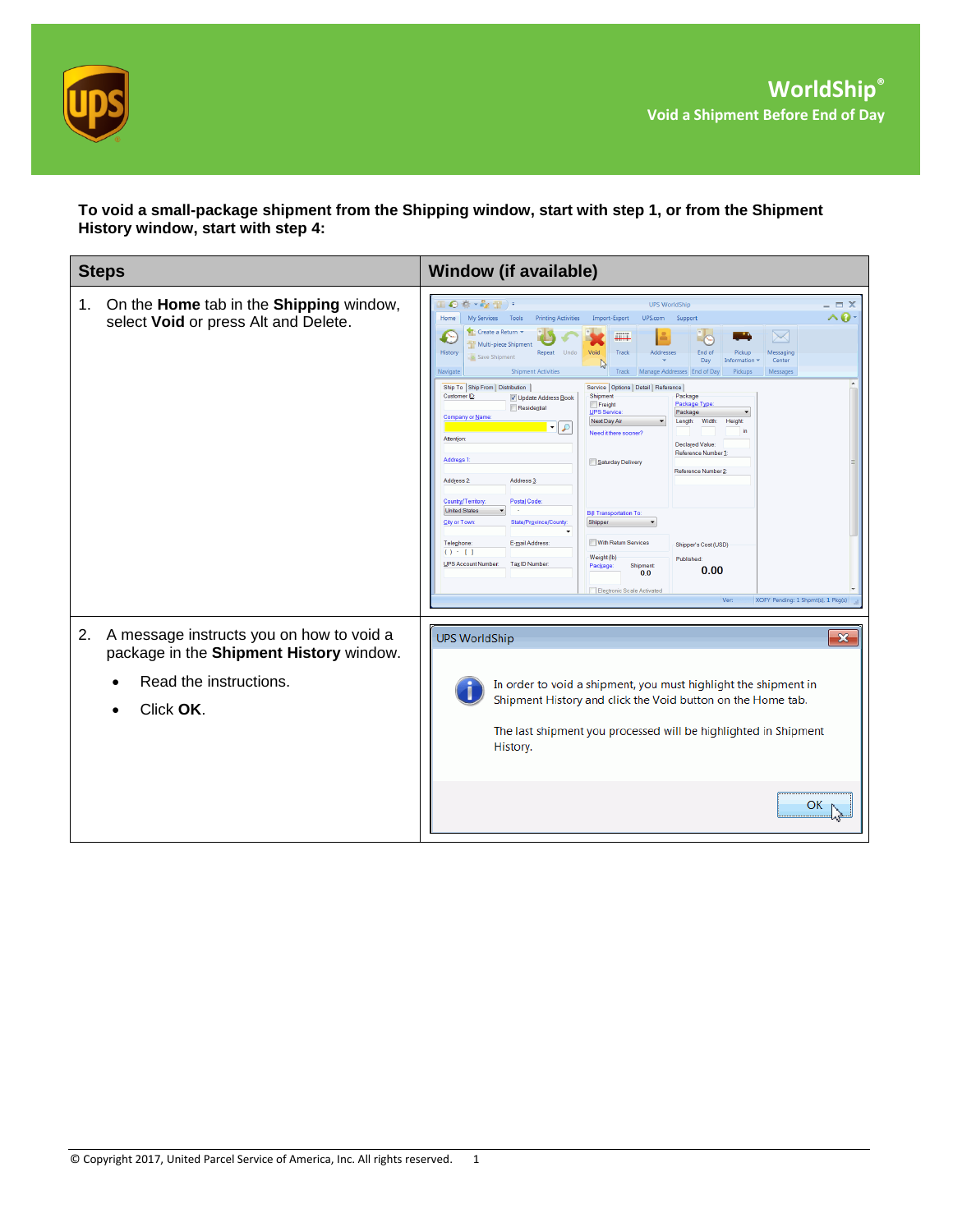



| <b>Steps</b>                                                                                                                                                                                                                                                                                                                                                                                                                | <b>Window (if available)</b>                                                                                                                                                                                                                                                                                                                                                                                                                                                                                                                                                                                                                                                                                                                                                                                                                                                                                                                                                                                                                         |
|-----------------------------------------------------------------------------------------------------------------------------------------------------------------------------------------------------------------------------------------------------------------------------------------------------------------------------------------------------------------------------------------------------------------------------|------------------------------------------------------------------------------------------------------------------------------------------------------------------------------------------------------------------------------------------------------------------------------------------------------------------------------------------------------------------------------------------------------------------------------------------------------------------------------------------------------------------------------------------------------------------------------------------------------------------------------------------------------------------------------------------------------------------------------------------------------------------------------------------------------------------------------------------------------------------------------------------------------------------------------------------------------------------------------------------------------------------------------------------------------|
| 3.<br>The Shipment History window displays,<br>and the last shipment that you processed is<br>highlighted under UPS Pickups. If the<br>highlighted shipment is the shipment that<br>you want to void, skip to step 5.                                                                                                                                                                                                       | 国の春・み合う<br><b>UPS WorldShip</b><br>$\equiv$ $\times$<br>My Services Tools Printing Activities Import-Export UPS.com<br>Home<br>Support<br>Tracking No/Pkg TicketId:<br>Type:<br>$12 \rightarrow$ Find<br><b>B</b> UPS Pickups<br>Weekday's Pending Pickup<br>AXXXX (WS Test Shipper)<br><b>B</b> ABC<br>$\frac{1}{2}$ 1XXXXX70382000100<br>≐o⊌l<br>$-60$ 1XXXXX70382000119<br>Saturday's Pending Pickup<br><b>E. D.</b> 18-Oct-2013 - 12:43:26 PM<br><b>E. B.</b> 11-Oct-2013 - 2:42:34 PM<br><b>B</b> Ground Freight<br><b>D.</b> Air Freight<br>Worldwide Express Freight<br>Shipment 2 of 2 Pickup Rec: 0 00 0<br>Ver:                                                                                                                                                                                                                                                                                                                                                                                                                            |
| Under UPS Pickups in the Shipment<br>4.<br>History window, find and select the pending<br>shipment you want to void. Information<br>about the shipment displays on the right<br>side of the window<br><b>Tip:</b> To find a shipment, click the $\boxplus$ icons to<br>expand the levels in your shipment history<br>or type the tracking number of the shipment<br>in the Tracking No/Pkg Ticket Id box and<br>click Find. | 国の春・み合う<br><b>UPS WorldShip</b><br>- = x<br>Home My Services Tools Printing Activities Import-Export UPS.com<br>Support<br>Tracking No/Pkg Ticket Id:<br>Type:<br>Shipper: XXXXX Ship To Ship From<br>$1Z \rightarrow$ Find<br>ABC.<br>9 Apple Road<br>Telephone<br><b>L</b> UPS Pickups<br>NEW FREEDOM, PA 17349<br>Weekday's Pending Pickup<br><b>United States</b><br>RE XXXXX (WS Test Shipper)<br>Email<br><b>B ABC</b><br>$-60$ 1Z $\rightarrow$ XXX0382000100<br><b>B</b> XYZ Company<br>$-60$ 1XXXXX70382000119<br>Saturday's Pending Pickup<br>Shipment   Billing Information<br>2 18-Oct-2013 - 12:43:26 PM<br><b>UPS</b> Service:<br>Ground<br><b>E. R. 11-Oct-2013 - 2-42-34 PM</b><br>Detail Cost<br>XXXXXQYMB3<br>Ship ID:<br><b>Q</b> . Ground Freight<br>Duties and Taxes<br>Air Freight<br>Actual Wt 5.0 lb<br><b>Ta</b> Worldwide Express Freight<br><b>Total Packages:</b><br>Billed Wt 5.0 lb<br>$\overline{1}$<br>Dimensional Wt 5.0 lb<br>Hundredweight<br>No<br>Options   Misc.<br>Shipment 1 of 2 Pickup Rec: 0 00 0<br>Ver: |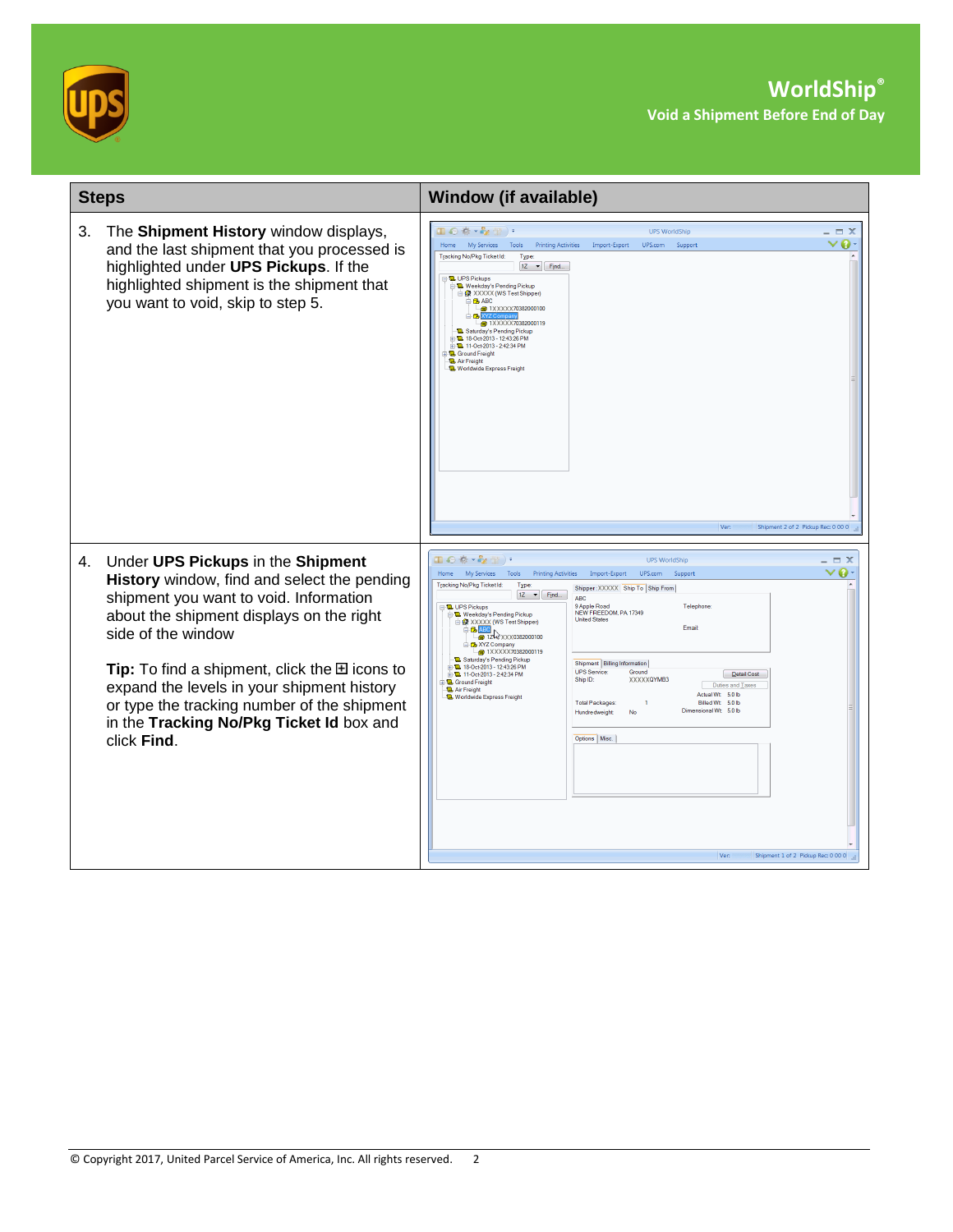



|    | <b>Steps</b>                                                                                                                                                                                                                                                                             | <b>Window (if available)</b>                                                                                                                                                                                                                                                                                                                                                                                                                                                                                                                                                                                                                                                                                                                                                                                                                                                                                                                                                                                                                                                                                                                                                                                                                                                                                                                                   |
|----|------------------------------------------------------------------------------------------------------------------------------------------------------------------------------------------------------------------------------------------------------------------------------------------|----------------------------------------------------------------------------------------------------------------------------------------------------------------------------------------------------------------------------------------------------------------------------------------------------------------------------------------------------------------------------------------------------------------------------------------------------------------------------------------------------------------------------------------------------------------------------------------------------------------------------------------------------------------------------------------------------------------------------------------------------------------------------------------------------------------------------------------------------------------------------------------------------------------------------------------------------------------------------------------------------------------------------------------------------------------------------------------------------------------------------------------------------------------------------------------------------------------------------------------------------------------------------------------------------------------------------------------------------------------|
| 5. | If the shipment icon shows an up arrow ( $^{10}$ ,<br>$\overline{HS}$ , $\overline{CS}$ ), you will need to void the shipment<br>using the Void Shipments Page on the<br>web. On the Home tab, click Void.<br>a) WorldShip will prompt you to use the<br>Void Shipments Page on the web. | 国の参・を借り<br>$\Box$ $\times$<br><b>UPS WorldShip</b><br>^0<br>My Services Tools<br>Home<br>Printing Activities Import-Export<br>UPS.com Support<br>Archive/Restore -<br>Preauthorization<br>m.<br>Œ<br>28<br>Mark Shipment<br>Search History<br>Freight Pickup<br>Shir<br>Repeat Edit/Reconcile<br>End of<br>Void<br>Track<br>Marked Activities<br>Day<br>Date v<br>W<br>Navigate<br>Track<br>Manage History<br>Freight<br>Pickup Date End of Day<br>nt Activitie<br>Tracking No/Pkg Ticket Id:<br>Type<br>Shipper: XXXXX Ship To Ship From<br>$1Z \rightarrow$ Find<br><b>ABC</b><br>9 Apple Road<br>Telephone<br><b>B</b> UPS Pickups<br>NEW FREEDOM, PA 17349<br>Weekday's Pending Pickup<br><b>United States</b><br>RE XXXXX (WS Test Shipper)<br>Email<br><b>DA</b> ABC<br>$-60$ 1XXXXX70382000100<br>XYZ Company<br>@ 1XXXXX70382000119<br>Saturday's Pending Pickup<br>Shipment   Billing Information<br><b>D.</b> 18-Oct-2013 - 12:43:26 PM<br><b>UPS</b> Service:<br>Ground<br><b>D. 11-Oct-2013 - 2:42:34 PM</b><br>Detail Cost<br>Ship ID:<br>XXXXXQYMB3<br><b>Q</b> . Ground Freight<br>Duties and Taxes<br>Air Freight<br>Actual Wt 5.0 lb<br><b>D</b> Worldwide Express Freight<br><b>Total Packages:</b><br>Billed Wt 5.0 lb<br>1<br>Dimensional Wt 5.0 lb<br>Hundredweight<br>No<br>Options   Misc.<br>Shipment 1 of 2 Pickup Rec 0 00 0<br>Ver: |
| 6. | If the shipment icon does not have an up<br>arrow:<br>a) On the Home tab, select Void or press<br>the Alt and Delete. A, confirmation<br>message displays.<br>b) Click Yes. A Void icon displays next to<br>the shipment/packages.                                                       | <b>UPS WorldShip</b><br>x<br>Are you sure you want to Void this shipment?<br>No<br>Yes                                                                                                                                                                                                                                                                                                                                                                                                                                                                                                                                                                                                                                                                                                                                                                                                                                                                                                                                                                                                                                                                                                                                                                                                                                                                         |
|    | • If you voided through WorldShip or<br>manually marked the shipment/package,<br>WorldShip marks the shipment/package<br>as void with the $\mathbb Z$ or $\mathbb Z$ icon.                                                                                                               | Ⅲ◎※・☆☆)・<br>$\equiv$ $\times$<br><b>UPS WorldShip</b><br>∨o<br>Home My Services Tools Printing Activities Import-Export UPS.com<br>Support<br>Tracking No/Pkg TicketId:<br>Type:<br>Shipper: XXXXX Ship To Ship From<br>$1Z \rightarrow$ Find<br><b>ABC</b><br>9 Apple Road<br>Telephone<br><b>B</b> UPS Pickups<br>NEW FREEDOM, PA 17349<br>Weekday's Pending Pickup<br><b>United States</b><br>AXXXX (WS Test Shipper)<br>Email<br>$\times$ ABC<br>1XXXX70382000100<br><b>B</b> XYZ Company<br><b>D</b> 1XXXXX70382000119<br>Saturday's Pending Pickup<br>Shipment   Billing Information<br><b>D. 18-Oct-2013 - 12-43-26 PM</b><br><b>UPS</b> Service:<br>Ground<br>Detail Cost<br>2-11-Oct-2013 - 2:42:34 PM<br>Ship ID:<br>XXXXXQYMB3<br><b>Q</b> . Ground Freight<br>Duties and Taxes<br>Air Freight<br>Actual Wt 5.0 lb<br>Worldwide Express Freight<br><b>Total Packages:</b><br>$\overline{1}$<br>Billed Wt 5.0 lb<br>Dimensional Wt 5.0 lb<br>Hundredweight<br>No<br>Options   Misc.<br>Shipment 1 of 2 Pickup Rec 0 00 0<br>Ver:                                                                                                                                                                                                                                                                                                                     |